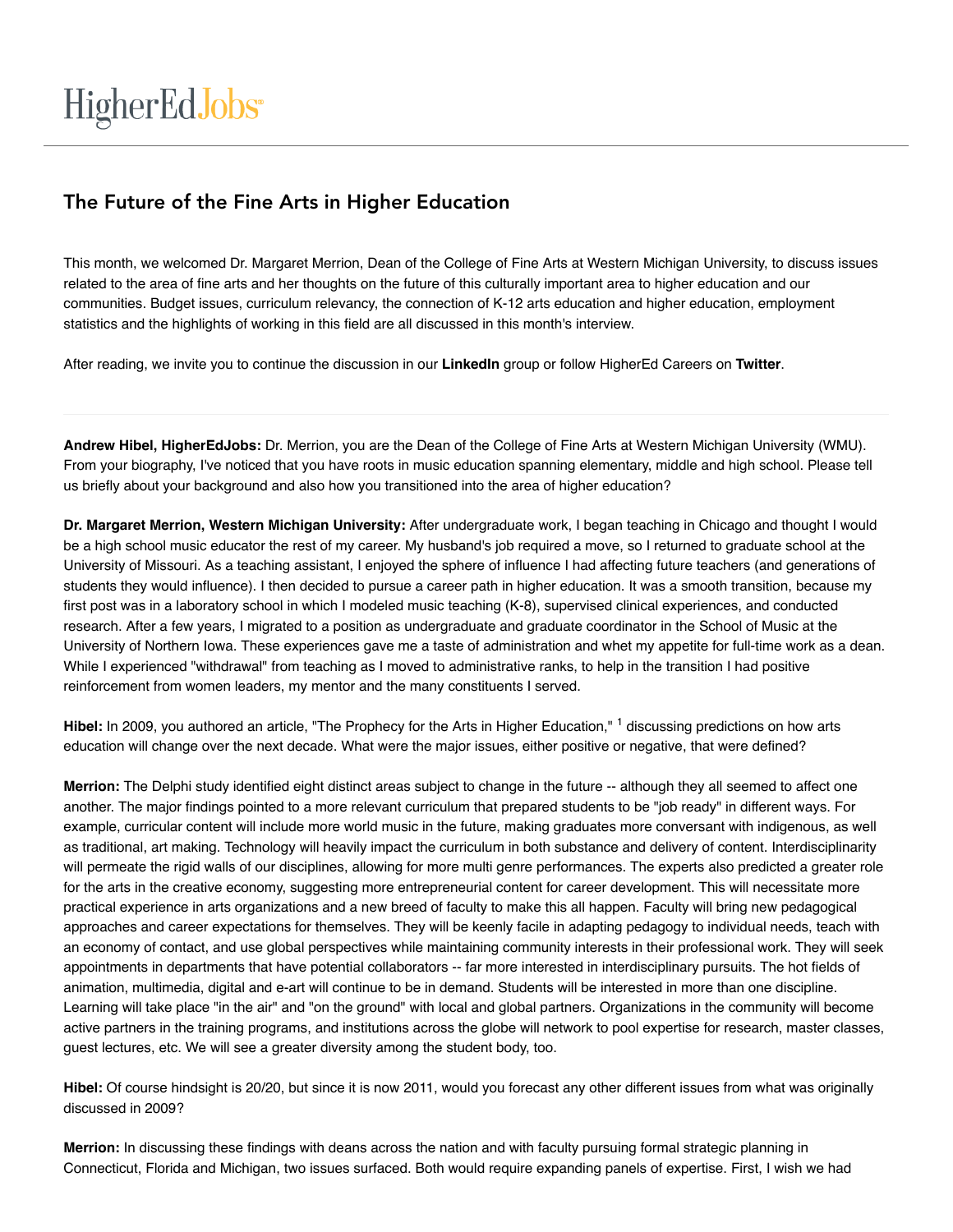focused on the pipeline of students. What changes will we see in the incoming arts students? How will this digital generation approach learning traditional content (ballet, cello, printmaking or acting) and content yet to be imagined? Will K-12 education provide a different foundation for their entry into college? How will social media connect and isolate this generation in their disposition toward individual and ensemble learning? Will these students know or be able to do different things than previous generations?

The second issue is the projected needs of various industries and their role in shaping the arts-related job market. For example, a panel of futurists could inform this study with insights from various institutions such as health, entertainment, manufacturing, mass media, etc. I wonder if Ford Motor Company's design needs can be anticipated and expressed in meaningful ways to inform preparation programs. For example, do they find the best innovation occurring in teams populated by artists and engineers or among designers who have engineering skills? There are implications for double majors. Or, as we create curricula for new medical schools, is there a need for the healing arts as expressed through the medical humanities? What roles does arts training have in the professions of medicine and health care? I just returned from China and learned that prisoners are being educated in "red party" through learning national songs and literature. Perennially the arts have been employed for propaganda purposes, however, the serious attention to their role in brain development continues to suggest neo-natal through geriatric opportunities for art-related careers. As we unravel the complexity of the brain, perhaps scientists can predict new professions for the arts to advance brain development with respect to spatial learning, pattern recognition, audiation, kinesthetic memory and other skills.

**Hibel:** How closely, if at all, are the affairs of K-12 fine arts education tied to fine arts at the collegiate level?

**Merrion:** The answer to this question varies widely, depending on where you are nationally. We recently hosted Scott Shuler on our campus. He is president of the Music Educators National Conference (50,000 music teachers in the USA). Some of the issues he highlighted were remote concerns of tertiary arts education; others were in alignment with our campus concerns. K-12 music education appears to be preoccupied with establishing a firm place for music among core content, recognized by the Department of Education. Higher education would certainly support that agenda, however, that is not its greatest concern. Together they agree learning outcomes must be established for arts curricula, but there is less agreement on the specific content throughout the various disciplines. Both are concerned about the future of arts specialists in K-12 education, but there are divided opinions as to what constitutes the best training program for those teachers. I have not observed much solidarity between K-12 and collegiate arts education, and, as a result, we have a weak political and strategic agenda for the future of the arts at our respective educational levels.

**Hibel:** Referring to a recent post on the Western States Art Federation website, many states are trying to make the case for the value of the arts to their state's economy, education and civic life.  $^2$  Do you see funding for the arts in higher education to be an issue?

**Merrion:** The funding reality is sobering; yet the future can be brighter -- albeit much different -- than the present model. Funding for the arts in higher education was cited as a serious threat to college access and quality among the experts in the Delphi research. Student debt load is going to get worse, especially if we continue to rely on tuition and state revenues. Recent findings from the Strategic National Arts Alumni Project (SNAAP) indicated that about one-third of arts alumni abandon their artistic ambitions due to debt burdens. This will have a direct and negative impact on educational pursuits. On the other hand, the Delphi study experts forecasted that the arts will have a more visible role in a creative economy, and I think the resource base can be assisted through that expanded presence. It will take collaboration and partnerships to demonstrate that role convincingly. For example, in Kalamazoo (pop. 150,000), we have six theatres producing live performances that enhance restaurant, hotel and downtown shopping commerce. The International Animation Festival and Gilmore International Keyboard Festival draw wide audiences who use our airports, rent cars, fill their tanks with fuel, and buy Michigan products. The university and community arts vie for the community's support and attendance at our events. Rather than compete, the resource solutions are found in collaboration: university and community partnerships that rest on joint investment and mutual benefits. Donors appreciate that cooperative model and invest accordingly.

Hibel: On your WMU College of Fine Arts website, <sup>3</sup> you have an impressive strategic map for creating a college of distinction. How did you use your staff and faculty in creating this, and why did you think this was an important plan to create?

**Merrion:** We have abundant creative capital at Western Michigan University. I tapped that talent to shape our strategic map collectively. I conducted "listening tours" by inviting every employee and meeting with them in small groups. I did the same with stakeholders outside of the College of Fine Arts. These included faculty, alumni, students, staff, community arts leaders, department leadership, donors, and my superiors. I planted seeds -- goals I wished to attain, too. I made sure all groups were multi-disciplinary so that diverse thinking would be fostered. We focused our discussion around three questions: What are our unmistakable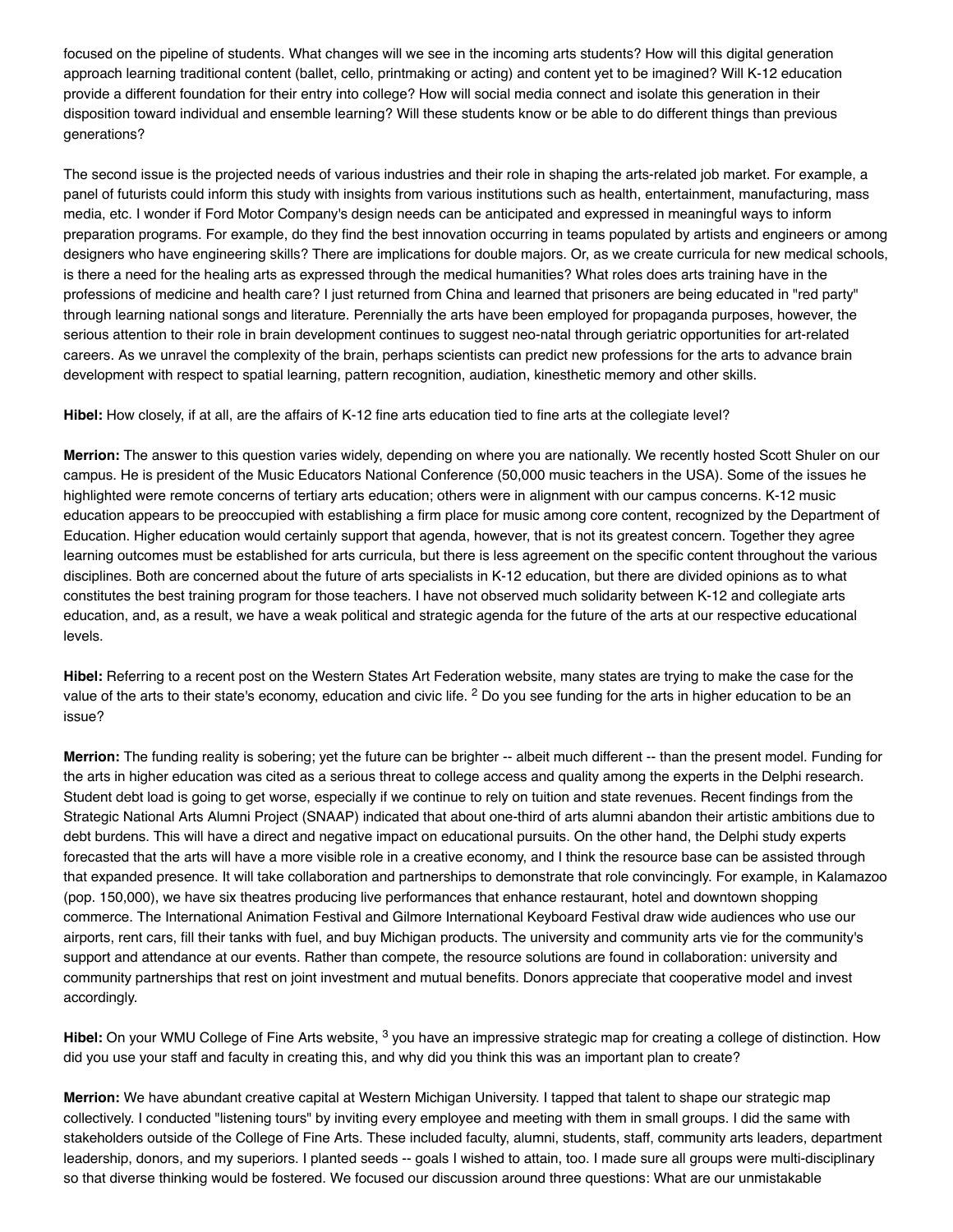strengths? (Things we can't walk away from.) What do we need to shore up? (Things we must improve to remain distinctive and competitive.) What three opportunities should we pursue, given fiscal realities? (Big ideas for the short-term future.) It was a great deal of fun to cross-check ideas of students and alumni with faculty and leadership. There was amazing consensus over the big ideas, and the process helped align our priorities. The strategic map assured my superiors and funders that we have a sound business plan for the future -- worthy of their support.

**Hibel:** Talking again about the strategic plan referenced previously, one of the major goals is to "Engage students continuously in relevant curriculum." How do you make sure that your students are receiving the most relevant curriculum and how does this help them upon graduation?

**Merrion:** We are ultra sensitive to curricular relevancy and assess it in a variety of ways. We ensure that the curriculum is relevant by examining program outcomes -- placement of graduates and alumni satisfaction surveys. Visiting artists and professionals provide another read on relevancy, as they bring current industry standards to the forefront in their meetings with students and faculty. Their unvarnished, practical and insightful perspectives "tell it like it is," making career preparation relevant.

We also remain relevant through vibrant partnerships with organizations that immerse our students into the profession through systematic experiences off site. For example, we have a partnership with Chicago Shakespeare Theatre that engages students each semester in workshops, shadowing activities, meetings and behind-the-scene experiences. The students are literally learning the ropes.

Finally, we are exploring a new initiative called "Artist as Citizen." Our students bring their talent to local organizations and serve their needs in exchange for learning about the community and the non-profit world. Since all artists will ultimately reside in a community, we think this is relevant preparation for the life and role of the artist in society. All three of these strategies help keep the curriculum relevant, and they also provide excellent networking opportunities for our students as they launch their careers. What could be more relevant than that?

**Hibel:** I'm not sure what could be more relevant than that! Employability of graduates is obviously a major goal of academic programs. In a recent journal abstract, it stated, "For vocational subjects and degrees for which clear links to industry may be envisaged (such as IT, Business, Technology and Science) the challenge is surmountable. However, it remains for non-vocational subjects, and especially degree programmes in the Arts and Humanities, to prove their merit in this demand-based climate." It goes on to say that some skeptics may worry that efforts to adapt an academic discipline to the needs of economic utility may effectively dilute the academic content of a degree program. What are your thoughts on the idea of adapting programs in the fine arts to meet utility? <sup>4</sup> Does this occur?

**Merrion:** My research findings echo the skeptics' concerns, yet I personally don't think the dilution danger is great. And I don't apologize for preparing students for career success -- it is a measurable outcome of program quality. Gone are the days when faculty designed curricula in a vacuum with little regard for measureable results. Preparing arts professionals involves clear outcomes and accountability. Meeting the needs of economic utility does not take away from maintaining substance and rigor in the curriculum. It adds to it. The research affirmed that future curricula will continue to proffer deep specialization in the art forms, but it also indicated programs must incorporate more entrepreneurial content, i.e., greater breadth. Students are already seeking these opportunities within existing structures -- whether they take a business minor or a double major. Students are interested in fashioning careers creatively and recognize they need more than one-dimensional arts training. Whether we in academia like it or not, the students are moving in this direction. I am optimistic that with an enriched and more entrepreneurial curriculum our academic programs will produce more successful graduates.

Hibel: As the HigherEdJobs Higher Education Employment Report states, <sup>5</sup> job postings in the fine and applied arts have been on the rise since 2009. Specifically, there was a 7.1 percent increase in the first quarter of 2011 compared to the first quarter of 2010. What do you think are some reasons behind this increase?

**Merrion:** Our faculty were skittish about retiring in 2008-9. Once the stock market settled and faculty were more confident about pension portfolios, we experienced a wave of retirements in 2010. A second factor was the instability of university budgets. Administrators held off on hiring to help manage budget rescissions in 2008-2010. Meanwhile, enrollments are growing, and hiring is necessary to meet programmatic demands. I think this accounts for some of the increase. I'm not sure, however, how much of our experience in Michigan can be generalized nationally.

**Hibel:** From what we have heard on a story by story basis, it really does seem to vary state by state for the public schools. Again referring to the Q1 HigherEdJobs Employment Report, it states, "Within fine and applied arts, demand for faculty from different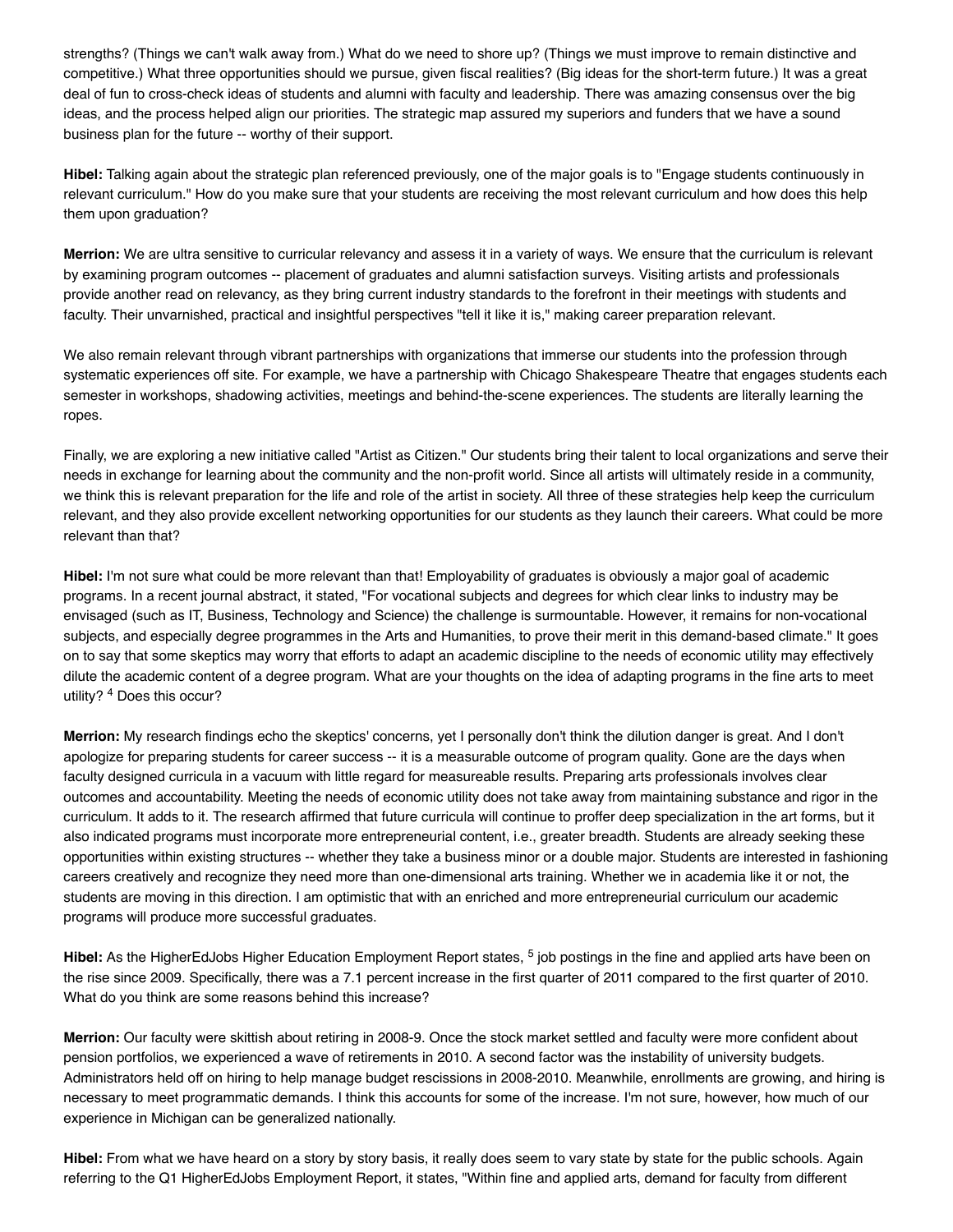disciplines appears to have shifted over time." Have you seen a change at your university or in the area of arts in higher education as a whole in regards to the faculty demand for different disciplines? If so, why do think this is occurring? If not, do you think this will change in the near future?

**Merrion:** So far, I haven't seen a significant shift. If the Delphi study experts are on point, we won't see much of a shift other than continued strength in digital media faculty. What I do see shifting is that some states will begin to relegate the study of arts to a limited number of institutions. For example, in Nevada this year, dance and theatre programs were closed at the University of Nevada-Reno campus. In states such as Michigan (which has 15 state universities in the system), I think the high costs of arts programs will cause some campuses to manage the portfolio of programs accordingly. This is common practice in other high-cost professional programs such as law, medicine, and architecture. Such consolidation may mean overall fewer jobs in fine and applied arts over the decade.

**Hibel:** Do you have any other general thoughts on the findings from the Fine and Applied Arts Supplement from the HigherEdJobs Quarterly Employment Report?

**Merrion:** The growth of digital arts (by a factor of almost 10) is consistent with the research predictions. The shrinking percentage of graphic design (from Q1 2007 to Q1 2011), however, is curious. We have added faculty with digital expertise, and our graphic design program has evolved to include substantive digital art skills -- still holding its market share with the number of faculty positions.

**Hibel:** In every interview, we like to close with a few questions related to careers in higher education. Thinking of your own career, what do you like most about working in the area of fine arts in higher education?

**Merrion:** I think I have the best job on campus! The creative culture is quite stimulating and growth-producing. On a daily basis, our students' work reflects generative hope for humanity. At WMU, we have a public mission "to elevate the human condition through the arts." Recognizing that the arts have documented every civilization, this generation is eager to make its mark. Our students are dedicating their lives to creating or teaching art. They are focused and serious in their work. They have studied the history of their art forms and wish to express their original contributions. They are taking risks. They know there may not be jobs (certainly not wellpaying ones) when they graduate. Yet, they persist, because they have something to give society. They inspire me. As dean, it is exciting to wake up each morning and ask myself, "What can I do today to help our students have a first-rate education?" If I can facilitate their success in a small way, I am happy.

**Hibel:** What are the rewards and challenges associated with your job?

**Merrion:** The rewards are found in the organizational dynamics and talent -- in addition to our bright student body, working with visionary department leaders, dedicated staff, outstanding faculty and a generous community. The challenges are securing the resources to maintain quality throughout the entire enterprise.

**Hibel:** What would be your advice to someone who may be interested in pursuing a position in the fine arts in a college or university setting?

**Merrion:** It's a fabulous career! As a faculty member, you would be wise to bring rigor but not rigidity to the academic program. Establish an expansive network of partners with whom to work to enrich your teaching and creative research. Be ready for the "neXt" generation's expectations for learning, as Mark Taylor describes students who do not want the sage on the stage, but the coach on the side. And it should go without saying, but I'll be deliberate: e-skills are a must.

**Hibel:** Being in the position of dean, you most likely have the role of providing, directing, motivating, inspiring, and researching in addition to many other responsibilities. How do you manage all of these responsibilities, and what would be your advice to someone who may be aspiring to be in a position like yours?

**Merrion:** You are right -- the role is multidimensional for a fine arts dean today. Due to the many evening and weekend events on and off-campus, we have 12-14 hour work schedules daily. Yet I derive great joy from witnessing students and faculty members succeed. In the 22 years I've been a dean, I've learned that the faculty expect me to set an inspiring vision and find the resources to realize that vision. How do I do this? I spend about 40 percent of my time establishing the visibility and stature of the college and raising funds for its distinction. I would advise those who wish to be a fine arts dean to develop a repertory of both leadership and management skills, because in addition to articulating vision, planning strategically, ensuring academic integrity, and raising funds, there is plenty of mundane management work. One of the college's philanthropists once told me, "The arts are too important to leave to artists to manage." I think this was a left-handed compliment that the dean has important work -- perhaps as significant as artists'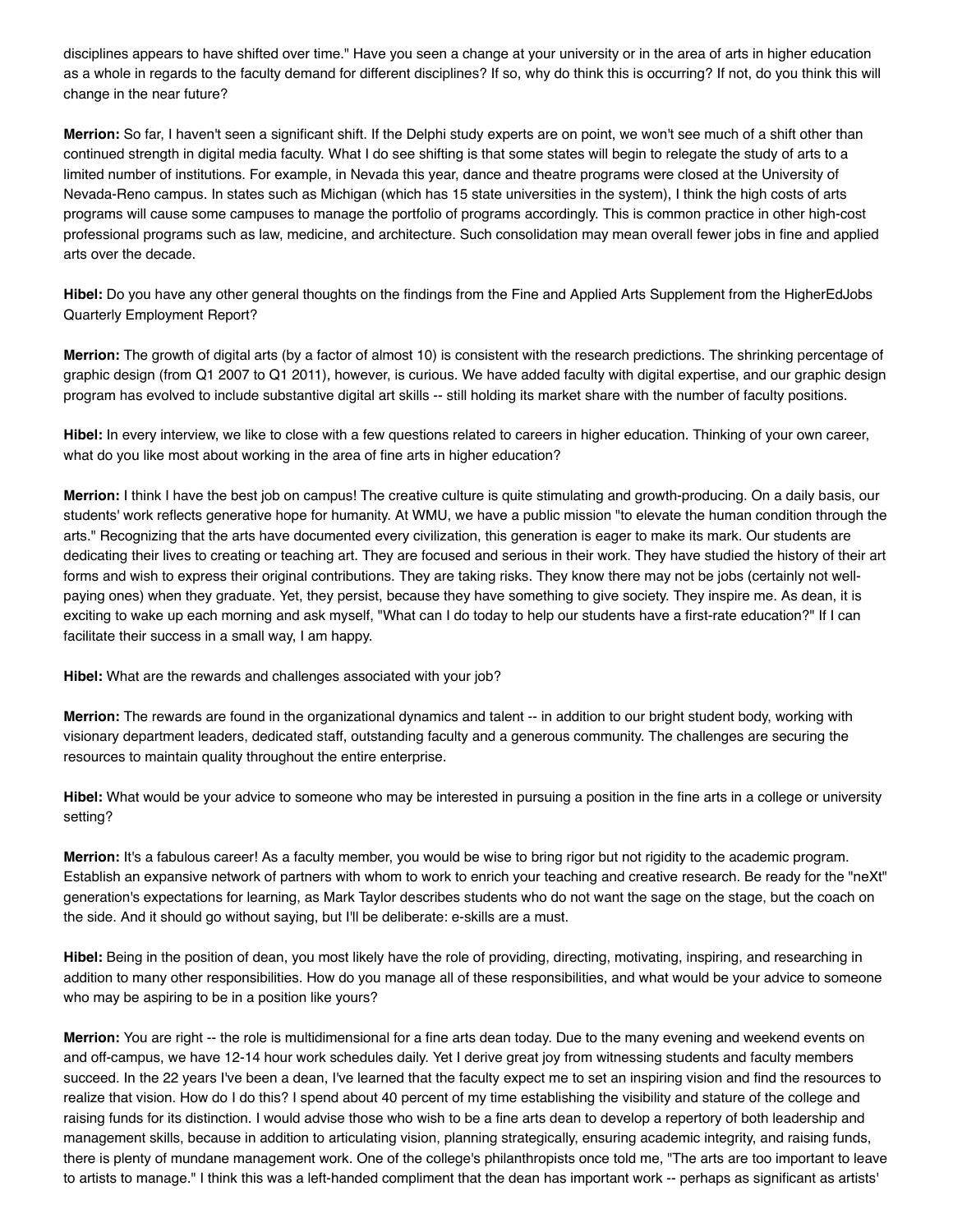work; however, one cannot do everything (especially being an artist or scholar) at the same time. So finding the balance to lead, manage, and, on rare occasion, research is a fine art in itself.

All opinions expressed by Dr. Margaret Merrion are her own and do not necessarily reflect those of HigherEdJobs.

- 1. **http://www.changemag.org/Archives/Back%20Issues/September-October%202009/abstract-prophecy-for-arts.html**
- 2. **http://blog.westaf.org/**
- 3. **http://wmich.edu/maps/**
- 4. Barrow, Behr, et. al. Embedding Employability into a Classics Curriculum: The Classical Civilisation Bachelor of Arts Programme at Roehampton University. Arts and Humanities in Higher Education October 2010 9: 339-352
- 5. Q1 2011 HigherEdJobs Employment Report **http://www.higheredjobs.com/career/quarterly-report.cfm**

| $\bullet$ #Career Stages and Transitions |                     | $\bullet$ #Community Colleges | • #Future of Higher Education | . • #Higher Ed Careers Interview |                                           |
|------------------------------------------|---------------------|-------------------------------|-------------------------------|----------------------------------|-------------------------------------------|
| $\bullet$ #Leadership in Higher Ed       |                     | • #Teaching and Faculty       |                               |                                  |                                           |
|                                          |                     |                               |                               |                                  |                                           |
| <b>14 Comments</b>                       | <b>HigherEdJobs</b> |                               |                               |                                  | $\blacksquare$ Login $\blacktriangledown$ |

⤤**Share Sort by Oldest**

→

| <b>LOG IN WITH</b>        | OR SIGN UP WITH DISQUS ? |
|---------------------------|--------------------------|
| HigherEdJobs <sup>*</sup> | Name                     |
|                           | Email                    |
|                           | Password                 |

□ I agree to Disqus' processing of email and IP address, and the use of cookies, to facilitate my authentication and posting of comments, explained further in the Privacy Policy



**Recommend**

 $\land \mid \lor \cdot$  Reply  $\cdot$  Share  $\land$ **Janet E. Rubin** • 7 years ago Great interview!

Join the discussion…

### **George** • 7 years ago

This is BS. period. As an artist I resent this examination as nothing more than claptrap. I have asked several Doctors and a few lawyers who their favorite artists were to no avail. In one lawyer's office there was a terrible landscape on the wall that hadn't been clean since it was purchased at wallmart.

K - 12 education has offered up the arts first as unnecessary and not cost effective which will translate into higher education as a travesty. Can you imagine Leonardo Da Vinci without any creativity?

Education and the government's constant cry for math and science sound like a child crying for his second piece of cake. As I have said in many other blogs of the ether: man pursues 5 activities. They are: Art, science, religion, history, and philosophy. Without them we are nothing more than our ancient ancestors of the paleolithic era even they were creative or you wouldn't be here!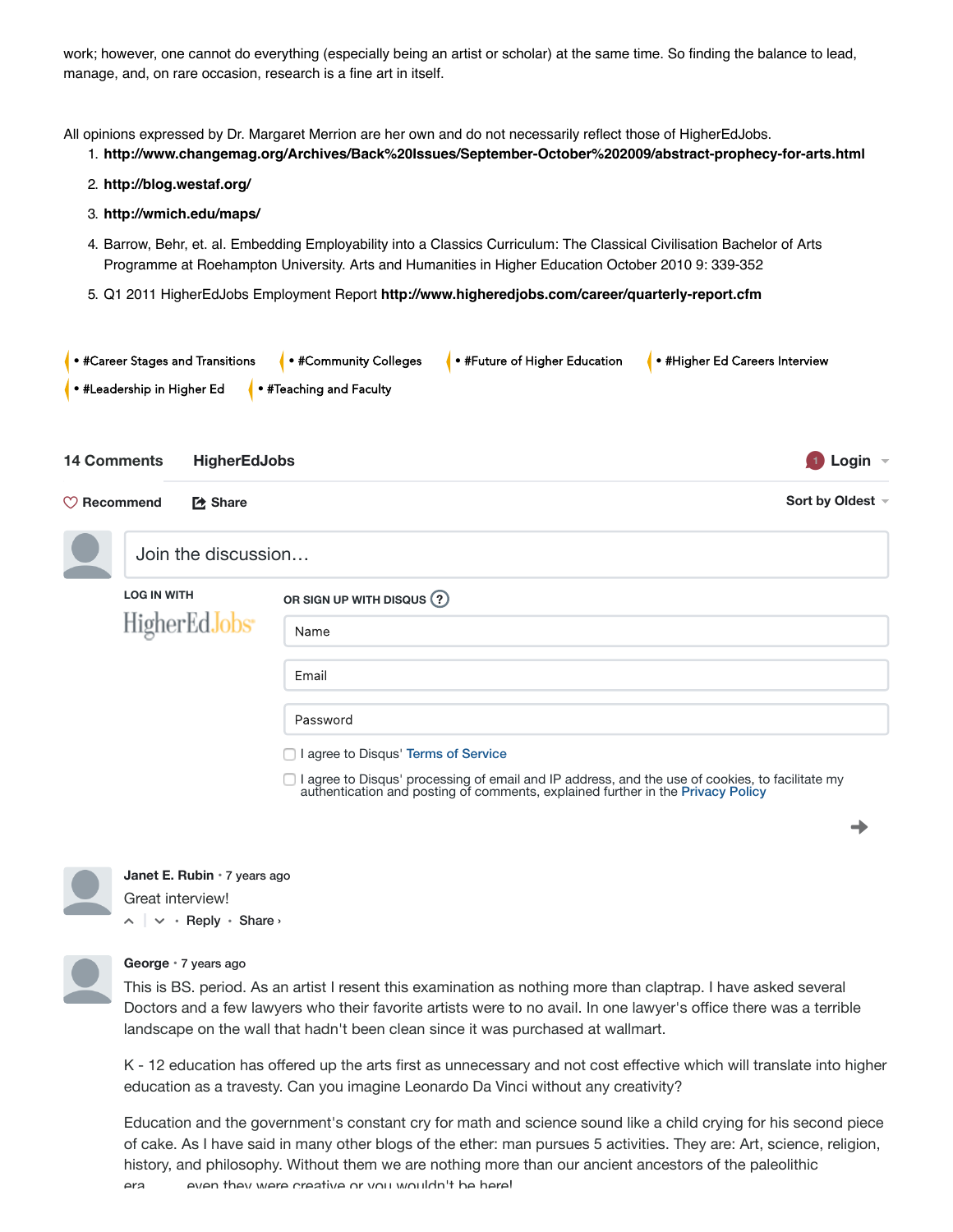era..........even they were creative or you wouldn t be here!

 $\land \mid \lor \cdot$  Reply  $\cdot$  Share  $\land$ 

# **S.R.Wallace, MFA** • 7 years ago

Thanks for your enthusiasm and vision for the arts. But, the public education system is being strangled by folks who really dont know what it's like in todays classroom. After 25 years in the classroom, i want to either give back to the profession in higher ed or go the coomunity arts center route. Here in the coastal south where vacationing is King and education is not as valued, i find more alternative educational settings more popular and enjoyable.

 $\land \mid \lor \cdot$  Reply  $\cdot$  Share  $\land$ 

## **C.D. McCloud Art Educator and** • 7 years ago

The intersection of 2and 3 dimensional arts and business is called entrepreneurship. In it's lowest common denominator it is creativity.

The common cliche "Back to the drawing Board" is not the same as back to the business board. Innovation is much sought after and some would dare call it creativity. Big business is starved for innovative products to put on the shelf.

When higher education catches on to the idea that

creative entrepneurship is valuable, then higher Ed will teach and profit from patents and designs.

Do people watch performers and actors?Yep

Do people like textiles? yep

Were they taught to use tactile awareness?nope

Do people realize these computer screens are rectangles within rectangles they are interacting with? Probably not.

Can We go to higher ed and get a useful degree in Entrepreneurial design and creativity? No This shows me how we need to revamp Art Ed and take it "Back to the DRAWING board".

 $\land \mid \lor \cdot$  Reply  $\cdot$  Share  $\land$ 



## **Anku Golloh. Ph.D.** • 7 years ago

 $\wedge$  |  $\vee$  · Reply · Share › The need to incorporate entrepreneurial education and community partnership into our fine arts programs is very crucial. Through my initiative as a professor of graphic design, my college has set an advisory committee who are business leaders and experts in graphic arts industry. Their primary role is to meet once or twice every year with our faculty to evaluate our programs and suggest things to do to prepare our students for the job market. This has not only brought a lot of dynamism into our programs but also increased our students employability rate.



# **Kristina Faragher** • 7 years ago

Thank you for your insights on art education. I have taught fine-art at both the secondary and post-secondary levels and I am a practicing artist in the global community. Through these experiences, I have come to realize a similar truth: an interdisciplinary application is essential in order for the students to make the leap of translating creative thinking and problem solving into resource and satisfying careers. Nurturing this skill set will surely weigh in on the survival of the planet, we need very creative minds at work in the generation to come! Kristina Faragher, MFA

 $\land \mid \lor \cdot$  Reply  $\cdot$  Share  $\land$ 



#### **Alice Longworth** • 7 years ago

This is a comment on how to design for readability. Most of the lines in this article contain some 24 words. More than twice as many as is comfortable for readers (we get "lost"getting back to the beginning of the next line after the end of the previous). Ask any designer you know and trust. I found the readability issue so frustrating I gave up on the article, even though it seemed to have much interesting content. I feel too pressed for time to "waste" it on frustration.

 $\land \mid \lor \cdot$  Reply  $\cdot$  Share  $\land$ 



#### **adjunctinNYC** • 7 years ago

I appreciated reading the dean's comments. I've worked as an adjunct prof in a studio art dept for 4 years, and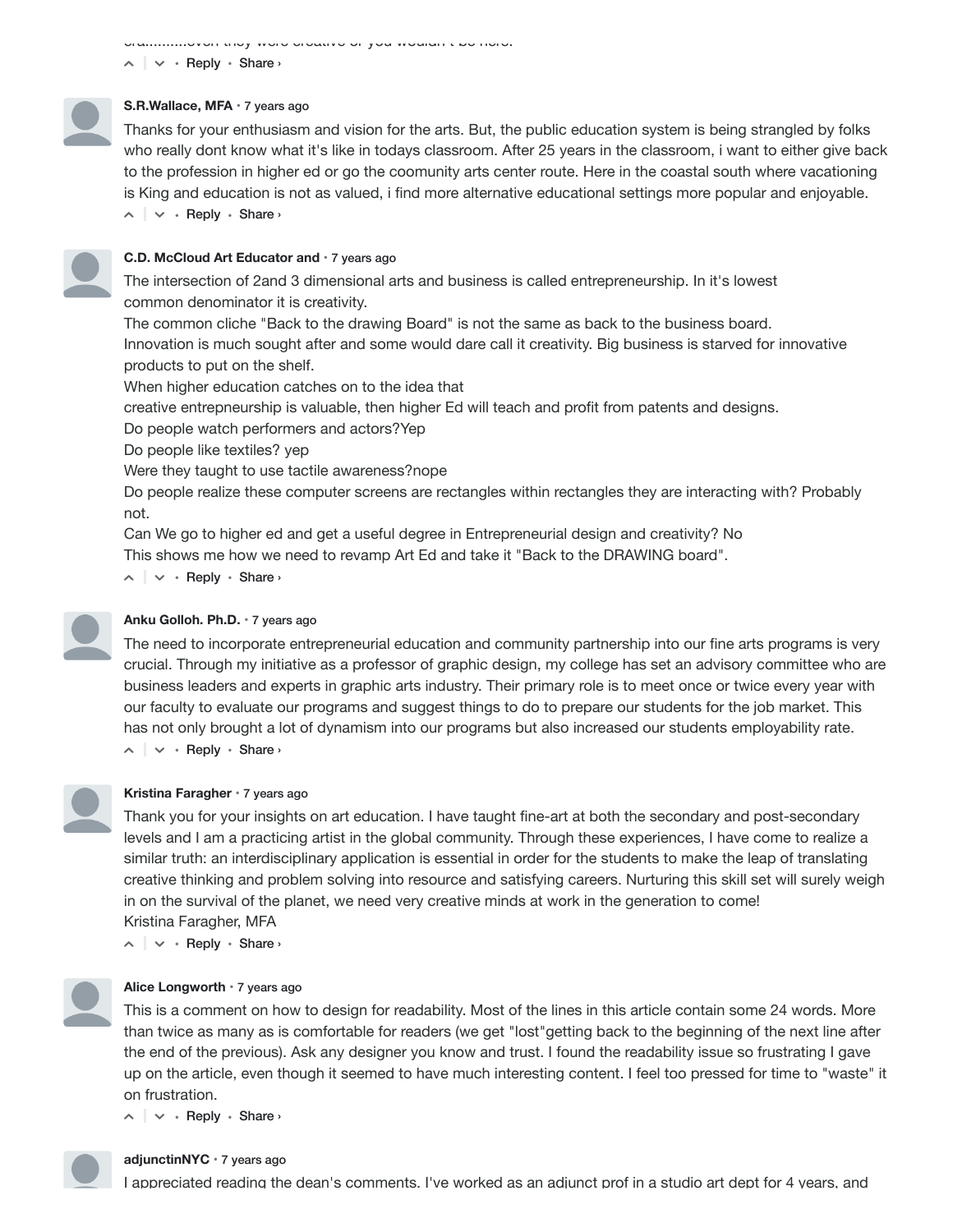$\land \mid \lor \cdot$  Reply  $\cdot$  Share  $\land$ while I would like to get a full time gig there are very few jobs opening up in tenure track positions. I've worked very hard to develop international and national lines on my CV, which is what my profs did to get jobs. But, there are fewer full time jobs for my generation, and the older generation hangs on to those spots well past the time they should retire, like the dean suggests. When they do leave, schools hire 2 or 3 adjuncts in their place; without benefits. I have a MFA from a top ten school, and I can't get health insurance! I've figured out the amount my school bills against what they pay me to teach a full enrolled 4 credit course, they take in roughly 68 thousand in tuition and pay me 4400. It's depressing. And I'm one of the "lucky" ones with a job.

app ec a ed ead g e co ed as e s e s e s e s ed as adju c p o s a co as a adju c yea s, a d

## **Kimberly Chismark, MBA** • 7 years ago

As a substitute teacher I have taught (K-12) for 5 yrs. I was in insurance 11 yrs. As a broker of private clients in insurance you see people who invest in large personal art collections worth a fortune. Recently, I was in Andy Warhol's museum in Pitt and one of his paintings alone is worth millions. Our kids graduated recently from private colleges and again although they were business majors, my daughters art background has helped her to start a small business using her art on the side and she still has a successful business career as our son does. Yes, I also have subbed art classes and yes art is creativity we can use in marketing or fundraising or for pleasure to enrich life and should be a priority along with all areas of interest. We all have different gifts/skill levels to develop. Art probably has made more money than many other disciplines when compared. Each has an important role to play. We must educate all people on these facts to keep art education up there with the math and science and language and technology priorities.

Kim Chismark, MBA

 $\land \mid \lor \cdot$  Reply  $\cdot$  Share  $\land$ 

#### **Michael Godey → Kimberly Chismark, MBA • 7 years ago**

Art is not stock. Yet there are those who see it as investment. That misses the mark and many artists never see the money or the sales. Bad example. Try creating a market for lower priced art that most artists produce, which is the price of some of that investment art when those "blue chip" artists were alive. Create royalty laws for art resold done by living artists.

 $\sim$   $\sim$   $\cdot$  Reply  $\cdot$  Share  $\sim$ 

## **G. Victoria Landrum, Ph.D.** • 7 years ago

This is problemmatic. My dissertation research in 2004 indicated a strong isomorphic trend towards \*professionalization\* for faculty in the visual arts and design fields:

## http://www.svada-research.org

However, the danger in that scenario is possible development of an "insider/outsider" culture among artists in the academy versus those who bravely and courageously forge ahead outside of its purview.

 $\land \mid \lor \cdot$  Reply  $\cdot$  Share  $\land$ It's also extremely frustrating to current arts faculty trained as previous generations wherein the MFA was the accepted terminal degree -- and still IS in many institutions. The added burden of DFA, DArch DDes studies for those who have already been stressed financially and barely make ends meet is less than fair.



#### **Michael Godey** • 7 years ago

A more serious questions are how are we going to work with overpopulation, environment and live in a world shifting from expansion to sustainability. Add to the mix the present decline of the US through war and corruption. The future of art is dependent on the results. No future teller here, but I think that greater decentralizing art due to changes in transportation, energy use, and economic structure are long over due. Of course if the US heads as it is going now, art will become more conservative or commericial no matter the media. For example Ford is a large corporation. Don't expect to much there. Artists are simply the doers of the what of the CEOs and their profits. Art in medicine, and unrealized potential in music have much to offer, but to birth that may need political and social action. Arts organizations need to get involved in politics through more than the over centralized groups such as America for the Arts and give vocal and active support to specif art related political issues such as royalties and